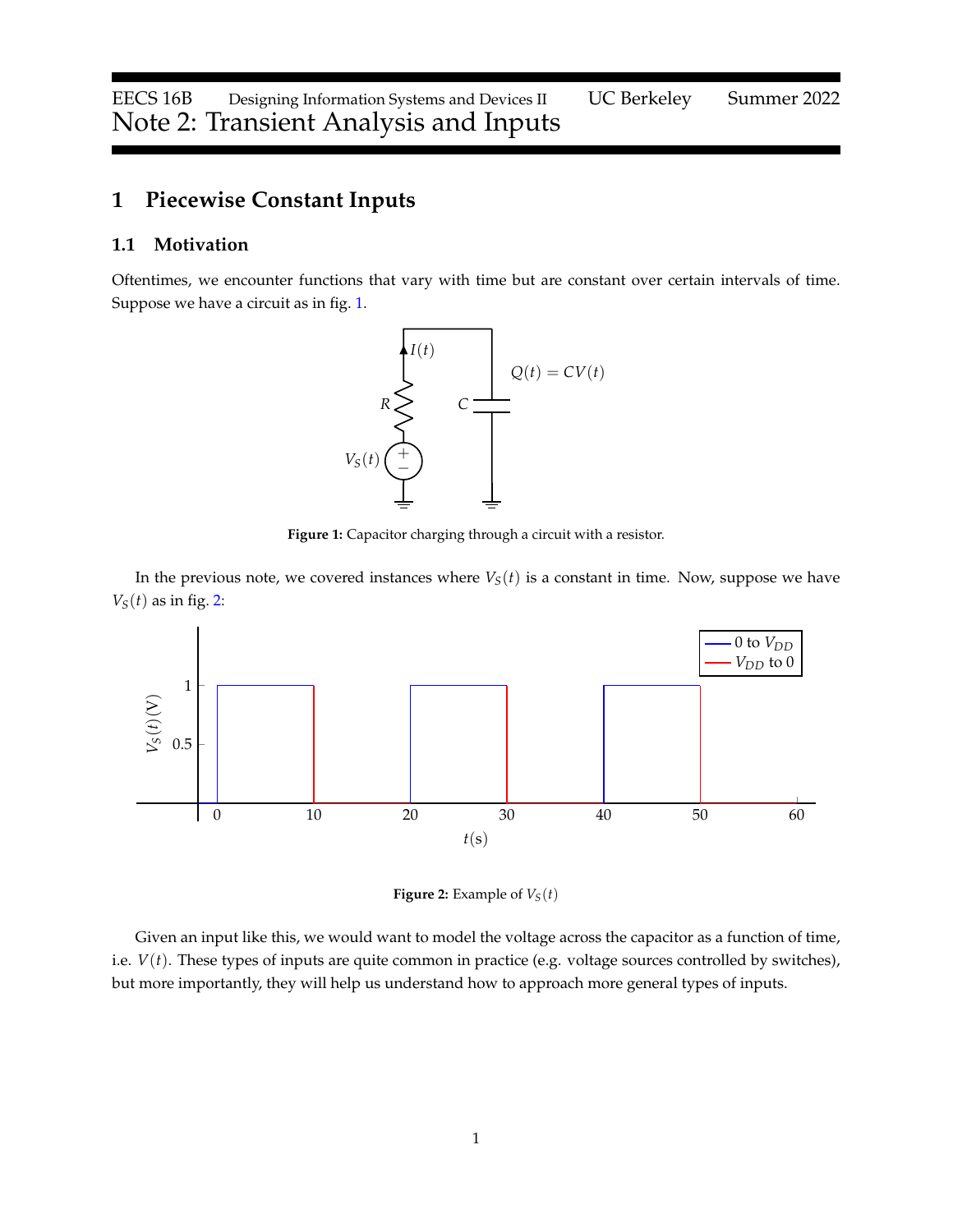#### **1.2 Differential Equations with Piecewise Constant Inputs**

#### Definition 1 (Piecewise Constant Inputs)

Suppose  $u(t)$  is a piecewise constant input. This means that there are a sequence of indices  $i \in$  $\{1, 2, 3, \ldots\}$  and corresponding times  $t_1, t_2, t_3, \ldots$  such that  $0 \le t_1 < t_2 < t_3 < \ldots$  and  $u(t)$  is const[a](#page-1-0)nt for  $t \in [t_i, t_{i+1})^a$ 

<span id="page-1-0"></span>*<sup>a</sup>*For the purposes of this note, we wil primarily focus our attention on *right continuous* piecewise constant functions, which is described by this definition.

An example of a piecewise constant input is shown in fig. [2.](#page-0-1) Here, we have  $t_1 = 0$ ,  $t_2 = 10$ ,  $t_3 = 20$ , etc. Over each interval  $t \in [t_i, t_{i+1})$ ,  $V_S(t)$  is constant (either 1 or 0).

<span id="page-1-2"></span>**Theorem 2** (Solving Differential Equations with Piecewise Constant Inputs) Consider a differential equation as follows:

$$
\frac{\mathrm{d}}{\mathrm{d}t}x(t) = \lambda x(t) + u(t) \tag{1}
$$

for  $\lambda \neq 0$ . Let  $u(t)$  be a piecewise function with time indices  $t_1, t_2, t_3, \ldots$  such that  $u(t)$  is constant for *t* ∈ [*t<sup>i</sup>* , *ti*+1). The solution to this differential equation is characterized by the *recurrence equation*

<span id="page-1-1"></span>
$$
x(t) = x(t_{i-1})e^{\lambda(t-t_{i-1})} + \frac{(e^{\lambda(t-t_{i-1})}-1)u(t_{i-1})}{\lambda}
$$
 (2)

where  $t_{i-1} \leq t < t_i$ . If  $\lambda = 0$ , then the recurrence equation is

$$
x(t) = u(t_{i-1})(t - t_{i-1}) + x(t_{i-1})
$$
\n(3)

*Proof.* Case 1. Suppose  $\lambda \neq 0$ . Since  $t \in [t_{i-1}, t_i)$ , we know  $u(t) = u(t_{i-1})$  will be constant. Hence, we can consider  $x(t_{i-1})$  as an "initial condition" and apply the formula for a differential equation with constant input (Theorem 20 of [Note 1\)](https://eecs16b.org/notes/sp22/note01.pdf), namely

$$
x(t) = \left(k + \frac{u(t_{i-1})}{\lambda}\right) e^{\lambda(t - t_{i-1})} - \frac{u(t_{i-1})}{\lambda}
$$
(4)

$$
= k e^{\lambda(t - t_{i-1})} + \frac{\left(e^{\lambda(t - t_{i-1})} - 1\right)u(t_{i-1})}{\lambda} \tag{5}
$$

where  $k = x(t_{i-1})$  represents our "initial condition".

Case 2. Suppose  $\lambda = 0$ . Then, the differential equation is

$$
\frac{\mathrm{d}}{\mathrm{d}t}x(t) = u(t) \tag{6}
$$

Again, since  $t \in [t_{i-1}, t_i)$ , we know  $u(t) = u(t_{i-1})$  will be constant. Hence, we can apply Theorem 13 of [Note 1](https://eecs16b.org/notes/sp22/note01.pdf) and obtain

$$
x(t) = u(t_{i-1})(t - t_{i-1}) + x(t_{i-1})
$$
\n(7)

 $\Box$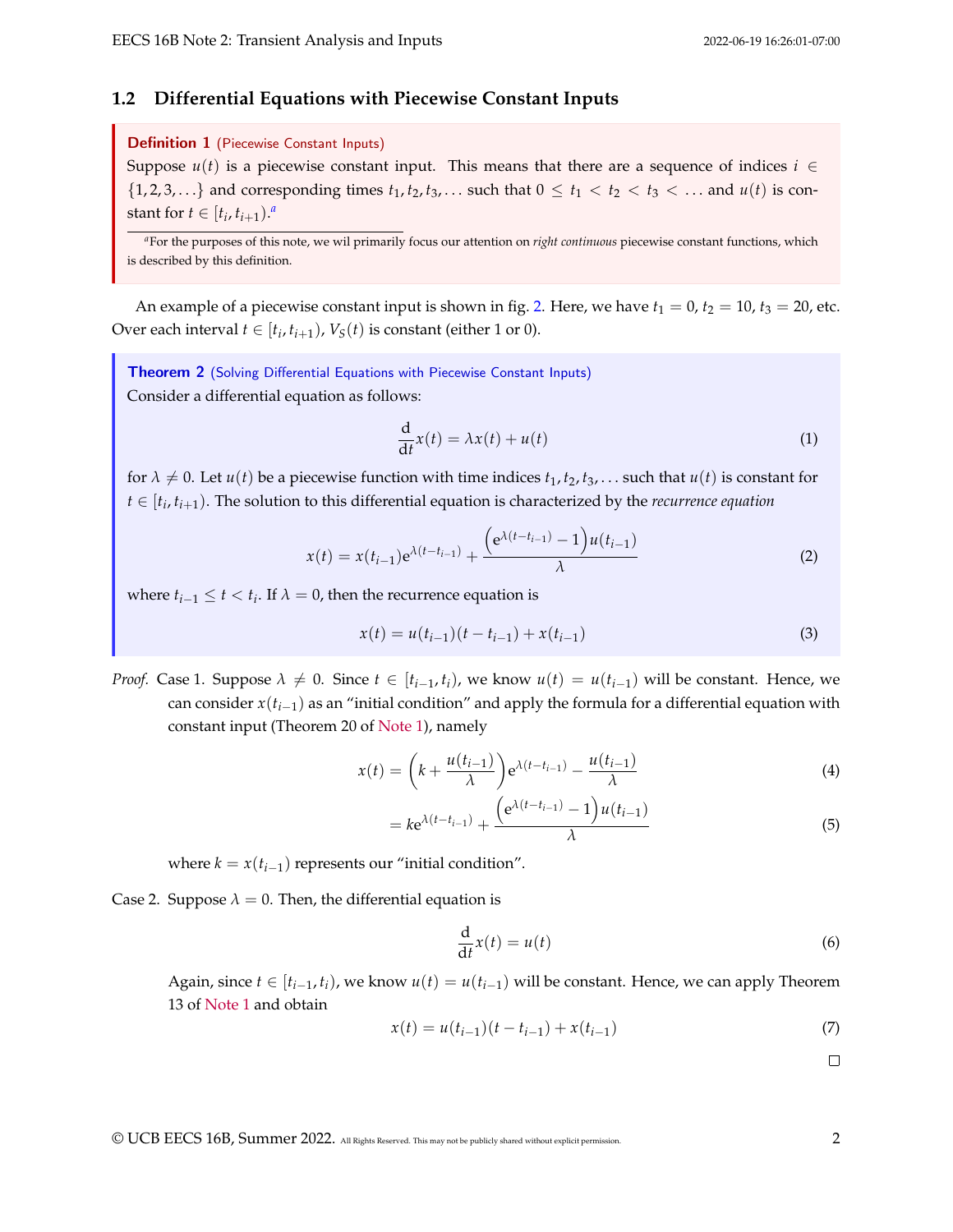Key Idea 3 (Solving Recurrence Equations)

When provided a recurrence equation as in eq. [\(2\)](#page-1-1), we often do not know the value of  $x(t_{i-1})$ , i.e. suppose we know the initial condition  $x(t_0)$ . We can find  $x(t_{i-1})$  by applying the recurrence equation again, namely

$$
x(t_{i-1}) = x(t_{i-2})e^{\lambda(t_{i-1}-t_{i-2})} + \frac{(e^{\lambda(t_{i-1}-t_{i-2})}-1)u(t_{i-2})}{\lambda}
$$
(8)

which will give us  $x(t_{i-1})$  in terms of  $x(t_{i-2})^a$  $x(t_{i-2})^a$ . Apply the recurrence repeatedly until all of the terms on the RHS are known. This *recursive* procedure is the reason equations like eq. [\(2\)](#page-1-1) are called "recurrence equations".

<span id="page-2-0"></span>*a*Note that  $t_{i-1}$  ∉ [ $t_{i-2}$ ,  $t_{i-1}$ ), which was a crucial part of the proof of Theorem [2.](#page-1-2) However, we can assume that *x*(*t*) will be continuous at *ti*−<sup>1</sup> , so the recurrence will still hold.

#### **1.2.1 Example**

Consider the circuit in fig. [1](#page-0-0) and piecewise voltage input in fig. [2.](#page-0-1) Suppose we wish to find  $V(t)$ . Using KCL and properties of capacitors, we can model  $V(t)$  with the following differential equation:

$$
\frac{\mathrm{d}}{\mathrm{d}t}V(t) = -\frac{V(t)}{RC} + \frac{V_S(t)}{RC}
$$
\n(9)

Now, we can derive the recurrence equation. Suppose that, for  $t \in [t_{i-1}, t_i)$ ,  $V_S(t) = 0$ . Thus,

$$
V(t) = V(t_{i-1})e^{-\frac{t-t_{i-1}}{RC}}
$$
\n(10)

where  $\lambda = -\frac{1}{RC}$  and  $u(t_{i-1}) = 0$ . If, instead,  $V_S(t) = 1$ , then  $V(t)$  will be

$$
V(t) = (V(t_{i-1}) - 1)e^{\frac{t - t_{i-1}}{RC}} + 1
$$
\n(11)

where  $\lambda = -\frac{1}{RC}$  and  $u(t_{i-1}) = \frac{1}{RC}$ .

Suppose we wanted to find  $V(25)$ , knowing the initial condition  $V(0) = 0$ . We can apply the recurrence equation as follows:

$$
V(15) = V(10)e^{-\frac{5}{RC}}
$$
 (12)

$$
= \underbrace{\left( (V(0) - 1)e^{\frac{10}{RC}} + 1 \right)}_{V(10)} e^{-\frac{5}{RC}}
$$
(13)

$$
= \left(1 - e^{\frac{10}{RC}}\right) e^{-\frac{5}{RC}}
$$
 (14)

If we were to plot  $V(t)$ , then we would see a graph similar to fig. [3.](#page-3-0)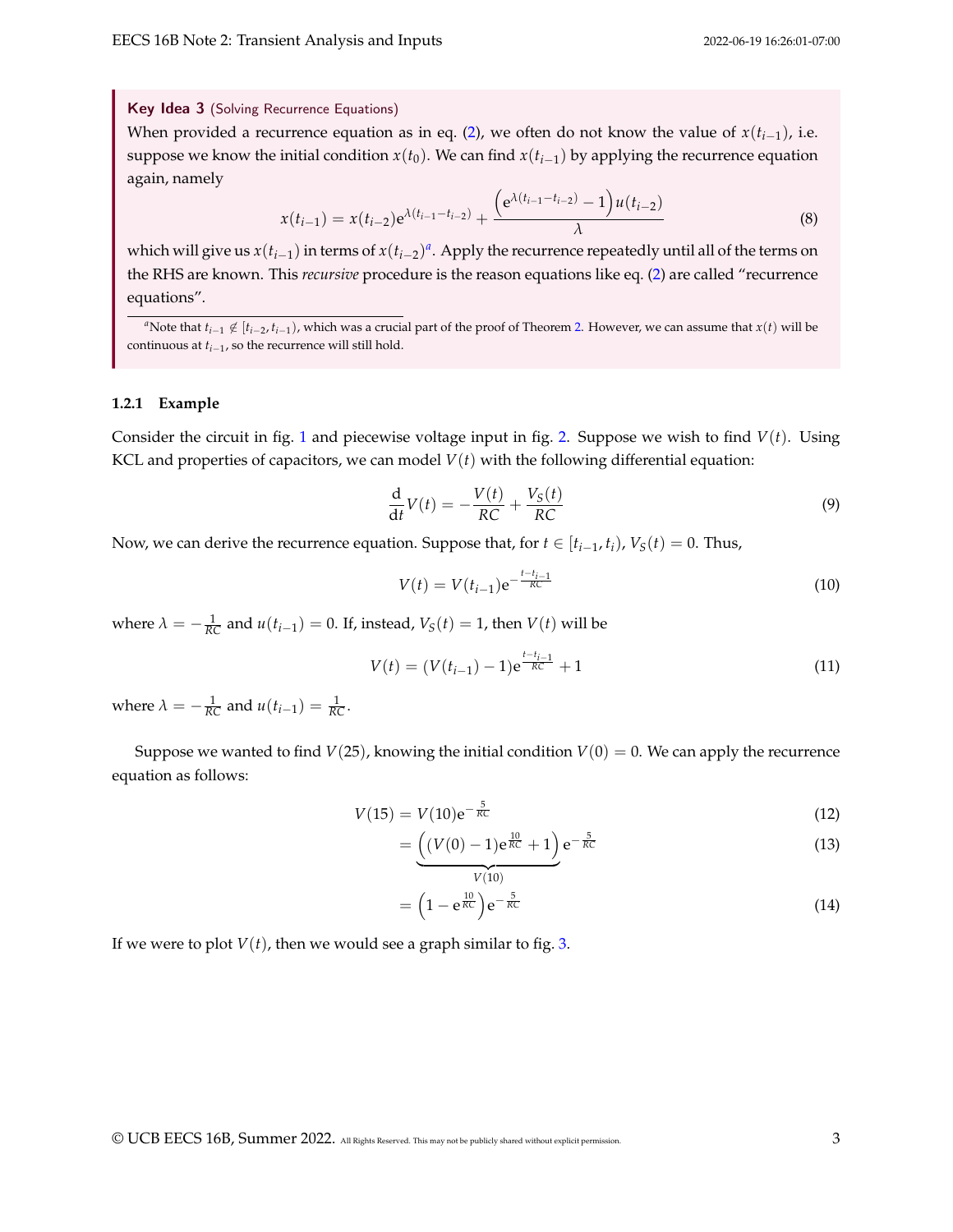<span id="page-3-0"></span>

**Figure 3:** Plot of  $V(t)$ 

## **2 General Time-Varying Inputs**

## **2.1 Motivation**

Suppose that now we would like to deal with general functions  $u(t)$ . In particular, let's say that we want to find a solution to the differential equation

<span id="page-3-1"></span>
$$
\frac{\mathrm{d}}{\mathrm{d}t}x(t) = \lambda x(t) + bu(t) \tag{15}
$$

for  $\lambda \in \mathbb{R}$ ,  $b \in \mathbb{R}$ , and  $u(t) : \mathbb{R} \to \mathbb{R}$ . We can further assume that  $u(t)$  is integrable and differentiable everywhere. This is called an inhomogeneous, first order, linear differential equation. These types of differential equations allow us to model more general types of voltage inputs to our system, such as sinusoidal voltage inputs provided by an oscilloscope.

### **2.2 Solution with**  $\lambda = 0$

We can first consider the case of  $\lambda = 0$ .

**Theorem 4** (Inhomogeneous Solution with  $\lambda = 0$ ) If  $\lambda = 0$ , then the solution to eq. [\(15\)](#page-3-1) is

$$
x(t) = x(t_0) + b \int_{t_0}^t u(\theta) d\theta
$$
 (16)

where  $x(t_0)$  is a given initial condition.

*Proof.* If  $\lambda = 0$ , then we can rewrite eq. [\(15\)](#page-3-1) as

$$
\frac{\mathrm{d}}{\mathrm{d}t}x(t) = bu(t) \tag{17}
$$

From here, we can take integrals on both sides, from  $t_0$  to  $t$ . Furthermore, introduce a dummy variable  $\theta$ for integration:

$$
\int_{t_0}^t \frac{d}{d\theta} \chi(\theta) d\theta = \int_{t_0}^t bu(\theta) d\theta \tag{18}
$$

© UCB EECS 16B, Summer 2022. All Rights Reserved. This may not be publicly shared without explicit permission. 4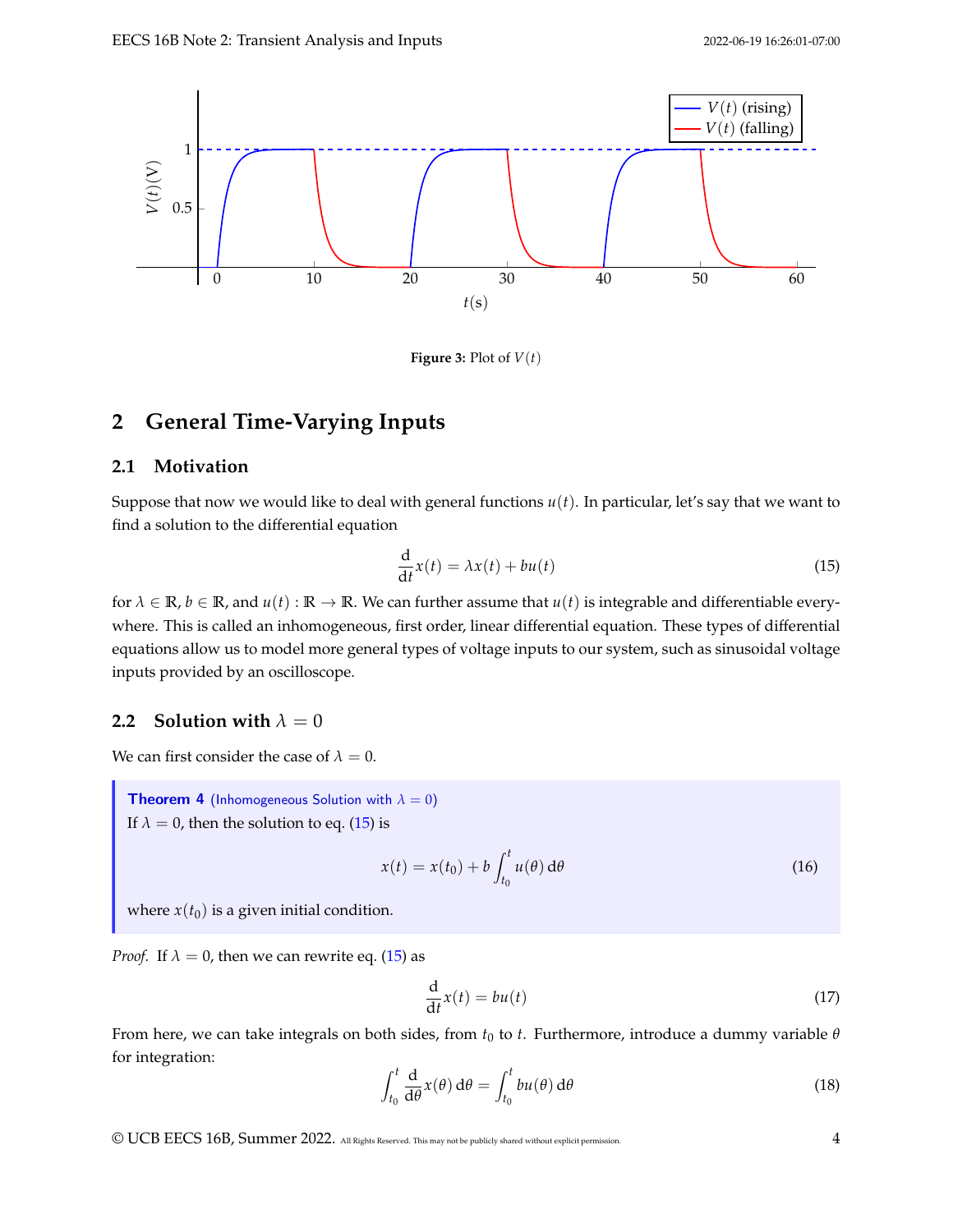Applying the fundamental theorem of calculus, we obtain

$$
x(t) - x(t_0) = b \int_{t_0}^t u(\theta) d\theta
$$
 (19)

$$
x(t) = x(t_0) + b \int_{t_0}^t u(\theta) d\theta
$$
 (20)

 $\Box$ 

## **2.3** Solution with  $\lambda \neq 0$

The case with  $\lambda \neq 0$  is more difficult and will require us to include our approach for dealing with piecewise constant inputs. Namely, we can write any function as a piecewise constant function with the constant intervals being *t<sup>i</sup>* = *ti*−<sup>1</sup> + ∆, and then take ∆ → 0. This is illustrated in fig. [4,](#page-4-0) where the red function denotes the piecewise constant approximation.

<span id="page-4-0"></span>

**Figure 4:** Our style of approximating a general function by a piecewise constant function.

To approach the problem of general, time-varying functions  $u(t)$ , we must make use of a lemma involving the piecewise constant approximation of *u*(*t*) alluded to previously.

#### <span id="page-4-1"></span>Lemma 5 (Piecewise Constant Approximation Solution)

Consider the differential equation in eq. [\(15\)](#page-3-1) with  $\lambda \neq 0$ . Let  $u(t)$  be a piecewise constant function with time indices  $0, \Delta, 2\Delta, \ldots$  such that  $u(t)$  is constant for  $t \in [i\Delta, (i+1)\Delta)$ . Furthermore, assume that  $x(0)$  is a known initial condition, and define  $N \coloneqq \lfloor \frac{t}{\Delta} \rfloor$ . Therefore, the solution to eq. [\(15\)](#page-3-1) is

$$
x(t) = x \left( \left\lfloor \frac{t}{\Delta} \right\rfloor \Delta \right) e^{t - \left\lfloor \frac{t}{\Delta} \right\rfloor \Delta} + \frac{b \left( e^{\lambda \left( t - \left\lfloor \frac{t}{\Delta} \right\rfloor \Delta \right)} - 1 \right)}{\lambda} u \left( \left\lfloor \frac{t}{\Delta} \right\rfloor \Delta \right)
$$
(21)

where

<span id="page-4-2"></span>
$$
x\left(\left\lfloor \frac{t}{\Delta} \right\rfloor \Delta\right) = x(0)e^{\lambda \left\lfloor \frac{t}{\Delta} \right\rfloor \Delta} + \frac{b(e^{\lambda \Delta} - 1)}{\lambda} \sum_{k=1}^{\left\lfloor \frac{t}{\Delta} \right\rfloor} u((k-1)\Delta)e^{\left(\left\lfloor \frac{t}{\Delta} \right\rfloor - k\right)\Delta}
$$
(22)

#### *Proof.* From Theorem [2,](#page-1-2) we know that

$$
x(i\Delta) = x((i-1)\Delta)e^{\lambda\Delta} + \frac{b(e^{\lambda\Delta} - 1)}{\lambda}u((i-1)\Delta)
$$
 (23)

© UCB EECS 16B, Summer 2022. All Rights Reserved. This may not be publicly shared without explicit permission. 5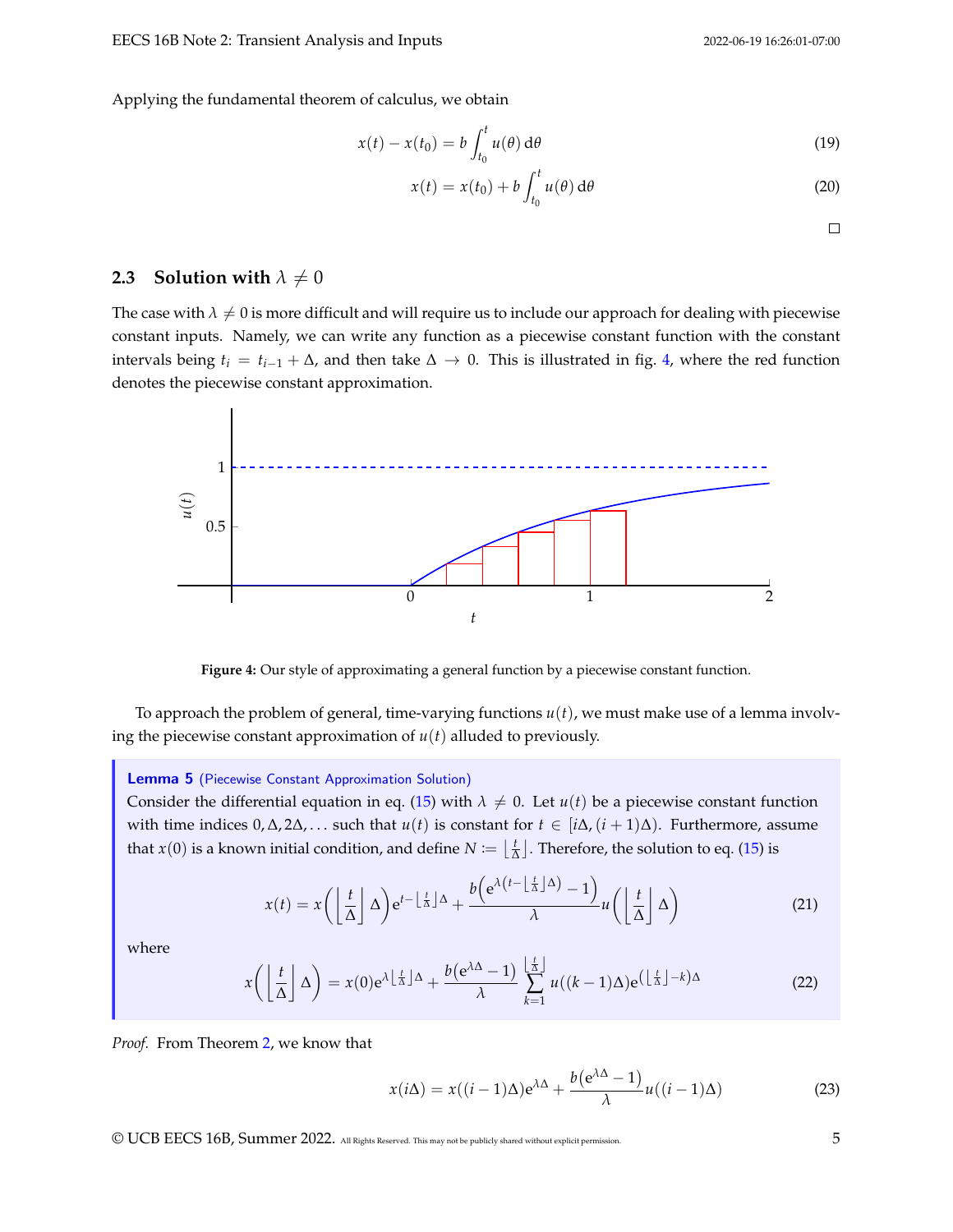$$
\implies x(i\Delta) - x((i-1)\Delta)e^{\lambda\Delta} = \frac{b(e^{\lambda\Delta} - 1)}{\lambda}u((i-1)\Delta)
$$
\n(24)

Now, define  $N \coloneqq \left\lfloor \frac{t}{\Delta} \right\rfloor$ . Note that we can write

$$
x(N\Delta) - x(0)e^{\lambda N\Delta} = x(N\Delta) - x((N-1)\Delta)e^{\lambda\Delta}
$$
\n(25)

<span id="page-5-0"></span>
$$
+ x((N-1)\Delta)e^{\lambda\Delta} - x((N-2)\Delta)e^{2\lambda\Delta} + \dots
$$
 (26)

$$
= \sum_{k=1}^{N} \left( x(k\Delta) - x((k-1)\Delta) e^{\lambda \Delta} \right) e^{(N-k)\lambda \Delta}
$$
\n(27)

$$
=\frac{b(e^{\lambda\Delta}-1)}{\lambda}\sum_{k=1}^{N}u((k-1)\Delta)e^{(N-k)\lambda\Delta}
$$
\n(28)

so

$$
x(N\Delta) = x(0)e^{\lambda N\Delta} + \frac{b(e^{\lambda\Delta} - 1)}{\lambda} \sum_{k=1}^{N} u((k-1)\Delta)e^{(N-k)\lambda\Delta}
$$
 (29)

Since  $N \coloneqq \left\lfloor \frac{t}{\Delta} \right\rfloor$ , we know  $t \in [N\Delta, (N+1)\Delta)$ . Applying Theorem [2](#page-1-2) again, we have

$$
x(t) = \left(x(N\Delta) + \frac{u(N\Delta)}{\lambda}\right) e^{t - N\Delta} - \frac{u(N\Delta)}{\lambda}
$$
 (30)

$$
= x(N\Delta)e^{t-N\Delta} + \frac{b(e^{t-N\Delta} - 1)}{\lambda}u(N\Delta)
$$
\n(31)

<span id="page-5-1"></span> $\Box$ 

<span id="page-5-2"></span>**Theorem 6** (Inhomogeneous Solution with  $\lambda \neq 0$ ) If  $\lambda \neq 0$ , then the solution to eq. [\(15\)](#page-3-1) is

<span id="page-5-3"></span>
$$
x(t) = x(t_0)e^{\lambda(t-t_0)} + be^{\lambda t} \int_{t_0}^t e^{-\lambda \theta} u(\theta) d\theta
$$
 (32)

*Proof.* As mentioned before, we can take  $\Delta \rightarrow 0$  to make it such that our piecewise constant approximation exactly matches the original  $u(t)$ . Again, define  $N \coloneqq \lfloor \frac{t}{\Delta} \rfloor$ . Note that, as  $\Delta \to 0$ ,  $N \to \infty$  and  $N\Delta =$  $\lfloor \frac{t}{\Delta} \rfloor$  ∆ → *t*. First, we can consider the case where *t*<sub>0</sub> = 0, and later generalize to arbitrary *t*<sub>0</sub>. Using the result from Lemma [5,](#page-4-1) we have

$$
\lim_{\Delta \to 0} x(t) = \left( \lim_{\Delta \to 0} x(N\Delta) \right) \underbrace{\left( \lim_{\Delta \to 0} e^{t - N\Delta} \right)}_{=1} + \frac{b}{\lambda} \underbrace{\left( \lim_{\Delta \to 0} \left( e^{t - N\Delta} - 1 \right) \right)}_{=0} \left( \lim_{\Delta \to 0} u(N\Delta) \right)
$$
(33)

To compute this limit, we can substitute eq. 
$$
(22)
$$

$$
\lim_{\Delta \to 0} x(N\Delta) = x(0) \lim_{\Delta \to 0} e^{\lambda N\Delta} + \frac{b}{\lambda} \lim_{\Delta \to 0} \left( e^{\lambda \Delta} - 1 \right) \sum_{k=1}^{N} u((k-1)\Delta) e^{(N-k)\lambda \Delta}
$$
\n(35)

$$
= x(0)e^{\lambda t} + \frac{b}{\lambda} \lim_{\Delta \to 0} \left( \sum_{n=1}^{\infty} \frac{(\lambda \Delta)^n}{n!} \right) \sum_{k=1}^{N} u((k-1)\Delta) e^{(N-k)\lambda \Delta}
$$
(36)

$$
= x(0)e^{\lambda t} + b \lim_{\Delta \to 0} \left( \sum_{k=1}^{N} u((k-1)\Delta)e^{(N-k)\lambda \Delta} \Delta \right) \left( 1 + \sum_{n=2}^{\infty} \frac{\lambda^{n-1} \Delta^n}{n!} \right)
$$
(37)

© UCB EECS 16B, Summer 2022. All Rights Reserved. This may not be publicly shared without explicit permission. 6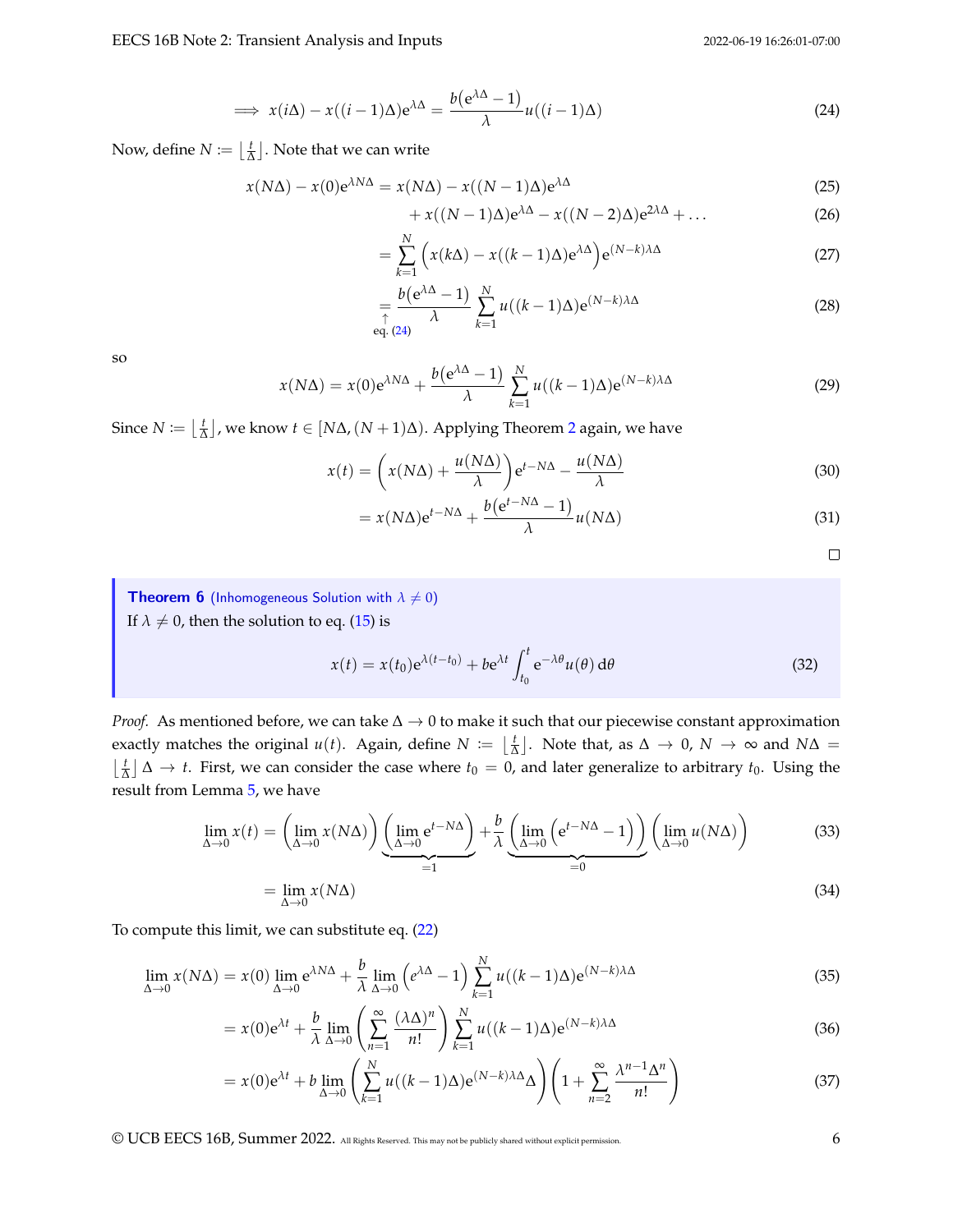$$
= x(0)e^{\lambda t} + b\underbrace{\left(\lim_{\Delta \to 0} e^{\lambda N\Delta}\right)}_{e^{\lambda t}} \left(\lim_{\Delta \to 0} \sum_{k=1}^{N} u((k-1)\Delta)e^{-k\lambda \Delta} \Delta\right) \underbrace{\left(\lim_{\Delta \to 0} 1 + \sum_{n=2}^{\infty} \frac{\lambda^{n-1} \Delta^n}{n!}\right)}_{=1}
$$
 (38)

$$
= x(0)e^{\lambda t} + be^{\lambda t} \left( \lim_{\Delta \to 0} \sum_{k=1}^{N} u((k-1)\Delta)e^{-k\lambda \Delta} \Delta \right)
$$
 (39)

$$
= x(0)e^{\lambda t} + be^{\lambda t} \underbrace{\left(\lim_{\Delta \to 0} e^{-\lambda \Delta}\right)}_{=1} \left(\lim_{\Delta \to 0} \sum_{k=1}^{N} u((k-1)\Delta)e^{-(k-1)\lambda \Delta} \Delta\right)
$$
(40)

$$
= x(0)e^{\lambda t} + be^{\lambda t} \left( \lim_{\Delta \to 0} \sum_{k=1}^{N} u((k-1)\Delta)e^{-(k-1)\lambda \Delta} \Delta \right)
$$
\n(41)

where we use the Taylor expansion of  $e^{\lambda\Delta}$  to obtain eq. [\(36\)](#page-5-1). Note that the  $\sum_{k=1}^{N} u((k-1)\Delta)e^{-(k-1)\lambda\Delta}\Delta$ term is a left Riemann sum of the function *u*(*θ*)e <sup>−</sup>*λθ*. So, as we take ∆ → 0, this Riemann sum becomes an integral from 0 to *t* and we end up with

$$
\lim_{\Delta \to 0} x(N\Delta) = x(0)e^{\lambda t} + be^{\lambda t} \int_0^t u(\theta)e^{-\lambda \theta} d\theta
$$
\n(42)

$$
\implies \lim_{\Delta \to 0} x(t) = x(t) = x(0)e^{\lambda t} + be^{\lambda t} \int_0^t u(\theta)e^{-\lambda \theta} d\theta \tag{43}
$$

where  $\theta$  is a dummy variable in the integration.

For arbitrary initial conditions (e.g.  $x(t_0)$ ), we can define  $\tau := t - t_0$  (or equivalently,  $t = \tau + t_0$ ),  $\tilde{x}(\tau) := x(\tau + t_0)$ , and  $\tilde{u}(\tau) := u(\tau + t_0)$ . We can redefine the differential equation in eq. [\(15\)](#page-3-1) as follows:

$$
\frac{d}{d\tau}\widetilde{x}(\tau) = \frac{d}{dt}x(\tau + t_0)\underbrace{\frac{d\tau}{dt}}_{=1}
$$
\n(44)

$$
= \lambda x(\tau + t_0) + bu(\tau + t_0)
$$
\n(45)

<span id="page-6-0"></span>
$$
= \lambda \widetilde{x}(\tau) + b\widetilde{u}(\tau) \tag{46}
$$

with initial condition  $\tilde{x}(0) = x(t_0)$ . We can derive the following solution for  $\tilde{x}(\tau)$  and back substitute to find  $x(t)$ 

$$
x(t) = \tilde{x}(\tau) = \tilde{x}(0)e^{\lambda \tau} + be^{\lambda t} \int_0^{\tau} \tilde{u}(\tilde{\theta})e^{-\lambda \tilde{\theta}} d\tilde{\theta}
$$
\n(47)

$$
= x(t_0) e^{\lambda(t-t_0)} + b e^{\lambda(t-t_0)} \int_0^{t-t_0} u(\tilde{\theta} + t_0) e^{-\lambda \tilde{\theta}} d\tilde{\theta}
$$
 (48)

$$
= x(t_0) e^{\lambda(t-t_0)} + b e^{\lambda(t-t_0)} \int_{t_0}^t u(\theta) e^{-\lambda(\theta-t_0)} d\theta \qquad (49)
$$

$$
= x(t_0) e^{\lambda(t-t_0)} + b e^{\lambda t} \int_{t_0}^t u(\theta) e^{-\lambda \theta} d\theta
$$
\n(50)

where we obtain eq. [\(49\)](#page-6-0) by performing u-substitution, defining  $\theta := \tilde{\theta} + t_0$ .  $\Box$ 

**Concept Check:** Show that this solution is unique for a given differential equation and initial condition.